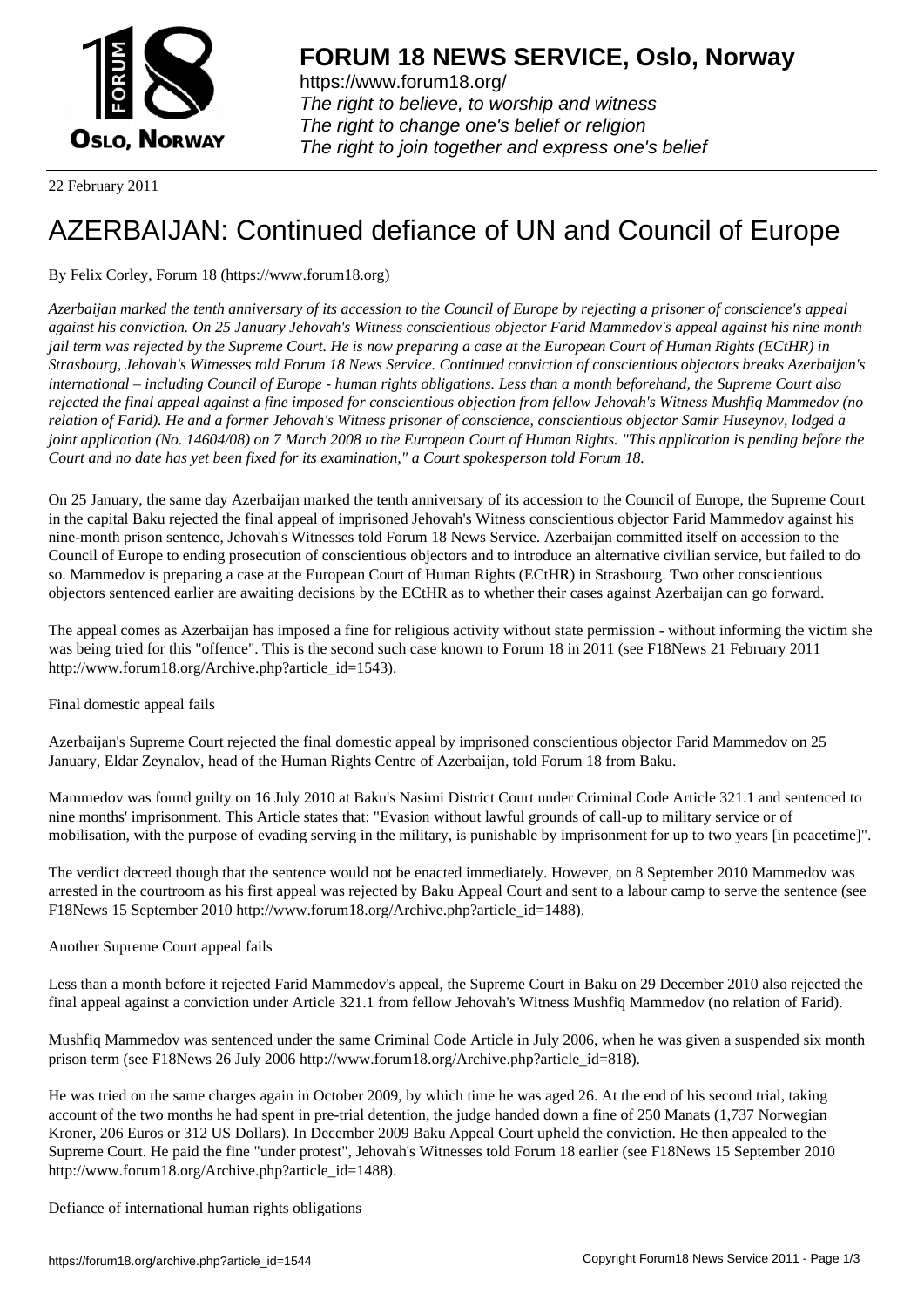Ahead of its accession in January 2001 to the Council of Europe, Azerbaijan promised "to adopt, within two years of accession, a law on alternative service in compliance with European standards and, in the meantime, to pardon all conscientious objectors presently serving prison terms or serving in disciplinary battalions, allowing them instead to choose (when the law on alternative service has come into force) to perform non-armed military service or alternative civilian service".

In August 2009 Concluding Observations on Azerbaijan's report to the United Nations (UN) Human Rights Committee (CCPR/C/AZE/CO/3), the Committee stated that it: "remains concerned that no legal provision regulates the status of conscientious objectors to military service (art. 18). The Committee recommends that a law exempting conscientious objectors from compulsory military service and providing for alternative civilian service of equivalent length be adopted at an early date in compliance with article 18 of the Covenant and the Committee's general comment No. 22 (1993) on article 18 (Freedom of thought, conscience or religion)".

However, Azerbaijan has still not halted its prosecution of conscientious objectors, or introduced a civilian alternative service for those who cannot perform compulsory service in the armed forces on conscientious grounds.

### "I have not seen any text"

Talatum Guliev of the Milli Mejlis (parliament) says that no draft Alternative Service Law is on the legislative plan for the first half of 2011. "It was there in earlier years, but has been taken off," he told Forum 18 on 21 February. "Maybe it will be there for the autumn session, but who knows?"

Ilgar Gurbanov, deputy head of the Department of Legislation and Legal Expertise at the powerful Presidential Administration, told Forum 18 from Baku the same day that he had "no information" about any draft Law. "I have not seen any text."

An Alternative Service Law has long been promised, but the only action the state has taken is to continue prosecuting people who conscientiously object to compulsory military service (see eg. F18News 6 October 2004 http://www.forum18.org/Archive.php?article\_id=425). In September 2010 Guliev had told Forum 18 a law had been in the then plan, even though he added that "nothing real is happening" (see F18News 15 September 2010 http://www.forum18.org/Archive.php?article\_id=1488).

#### Constitutional guarantee without value?

Farid Mammedov became a Jehovah's Witness in July 2004. He was in regular correspondence since 2006 with Baku's Nasimi District Military Conscription Office and the Defence Ministry insisting that he should be allowed to conduct an alternative civilian service in line with his religious beliefs. He pointed out the guarantee of an alternative service under Article 76 Part 2 of Azerbaijan's Constitution and Azerbaijan's commitments to introduce such a civilian alternative service on joining the Council of Europe. Despite presenting such arguments, the Prosecutor's Office launched a criminal case against him.

Article 76 Part 2 of the Constitution states: "If the beliefs of citizens come into conflict with service in the military then in some cases envisaged by legislation alternative service instead of regular military service is permitted".

Human rights defender Zeynalov points out that in December 2002, Baku's Khatai District Prosecutor's Office closed a similar criminal case against another Jehovah's Witness conscientious objector, Leonid Moroz. However, several subsequent conscientious objectors were imprisoned, given suspended sentences or fined.

#### "Reasonable" conditions in prison

Following his jail sentence, Farid Mammedov has been held in Prison No. 14 in the village of Gizilbash near Baku. It was there that he had his 23rd birthday in December 2010.

Conditions for him in prison are "reasonable", Jehovah's Witnesses told Forum 18. They said he is able to have some religious literature. "He has his Bible and two other books, which he can read anytime. He can also receive magazines and an official reads the magazines before giving them to Farid."

Some former prisoners have complained to Forum 18 that they were not allowed to have religious books, with Muslims being denied access to the Koran and Christians being denied access to the Bible.

#### Waiting for Strasbourg

Mushfiq Mammedov and another sentenced Jehovah's Witness Samir Huseynov (a prisoner of conscience from October 2007 to May 2008) lodged a joint application (No. 14604/08) on 7 March 2008 to the European Court of Human Rights. No admissibility decision has yet been taken. "This application is pending before the Court and no date has yet been fixed for its examination," a